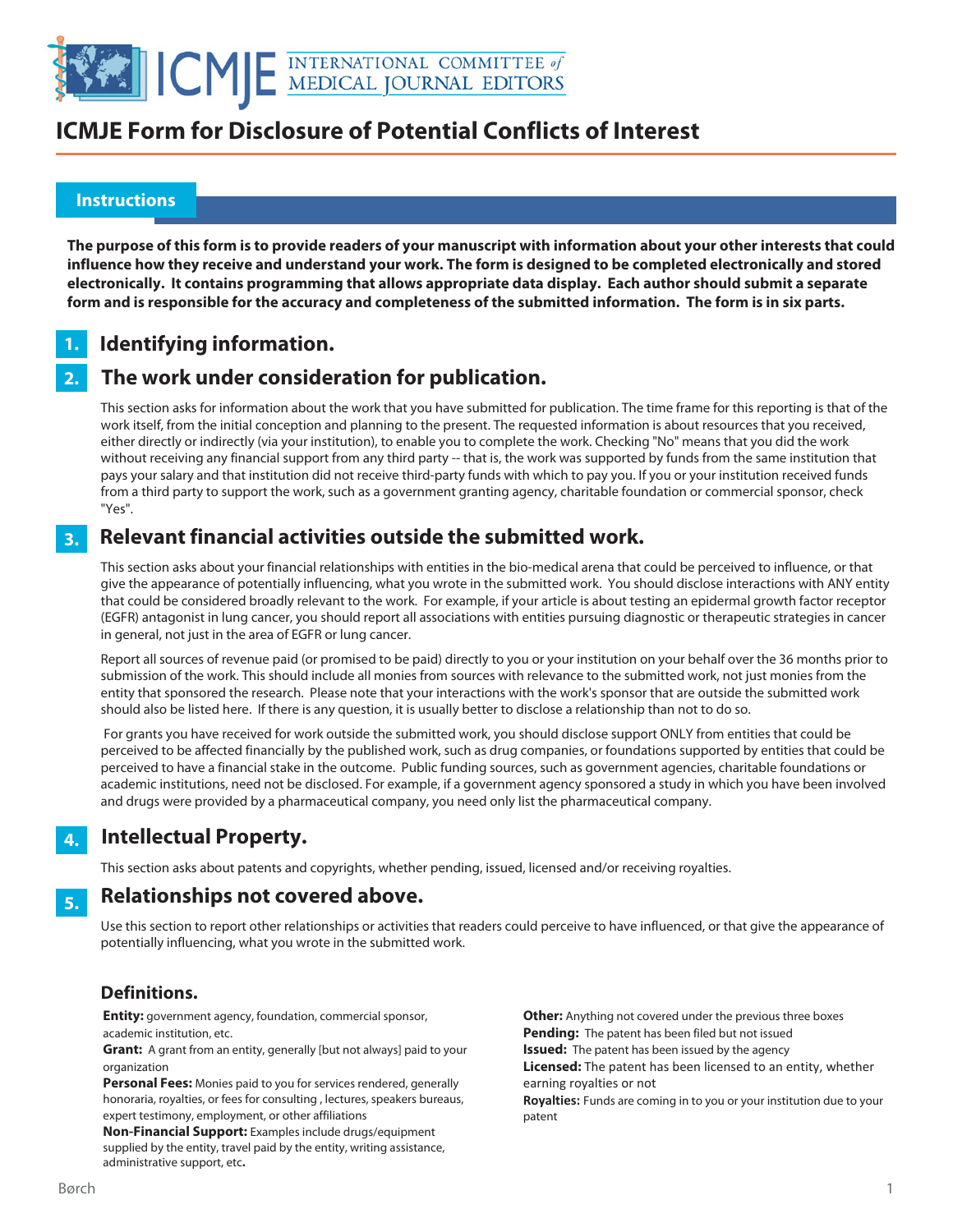

### **ICMJE Form for Disclosure of Potential Conflicts of Interest**

| <b>Section 1.</b><br><b>Identifying Information</b> |                                 |                           |
|-----------------------------------------------------|---------------------------------|---------------------------|
| 1. Given Name (First Name)<br>Klaus                 | 2. Surname (Last Name)<br>Børch | 3. Date<br>12-August-2019 |
| 4. Are you the corresponding author?                | No<br>$\sqrt{\vert \text{Yes}}$ |                           |
| 5. Manuscript Title                                 |                                 |                           |
| 6. Manuscript Identifying Number (if you know it)   |                                 |                           |

## **The Work Under Consideration for Publication**

Did you or your institution **at any time** receive payment or services from a third party (government, commercial, private foundation, etc.) for any aspect of the submitted work (including but not limited to grants, data monitoring board, study design, manuscript preparation, statistical analysis, etc.)?

| Are there any relevant conflicts of interest? |  | <b>Yes</b> |  | $\sqrt{ }$ No |
|-----------------------------------------------|--|------------|--|---------------|
|-----------------------------------------------|--|------------|--|---------------|

# **Relevant financial activities outside the submitted work. Section 3. Relevant financial activities outset**

Place a check in the appropriate boxes in the table to indicate whether you have financial relationships (regardless of amount of compensation) with entities as described in the instructions. Use one line for each entity; add as many lines as you need by clicking the "Add +" box. You should report relationships that were **present during the 36 months prior to publication**.

Are there any relevant conflicts of interest?  $\Box$  Yes  $\Box$  No

## **Intellectual Property -- Patents & Copyrights**

Do you have any patents, whether planned, pending or issued, broadly relevant to the work?  $\vert \ \vert$  Yes  $\vert \sqrt{\vert N}$